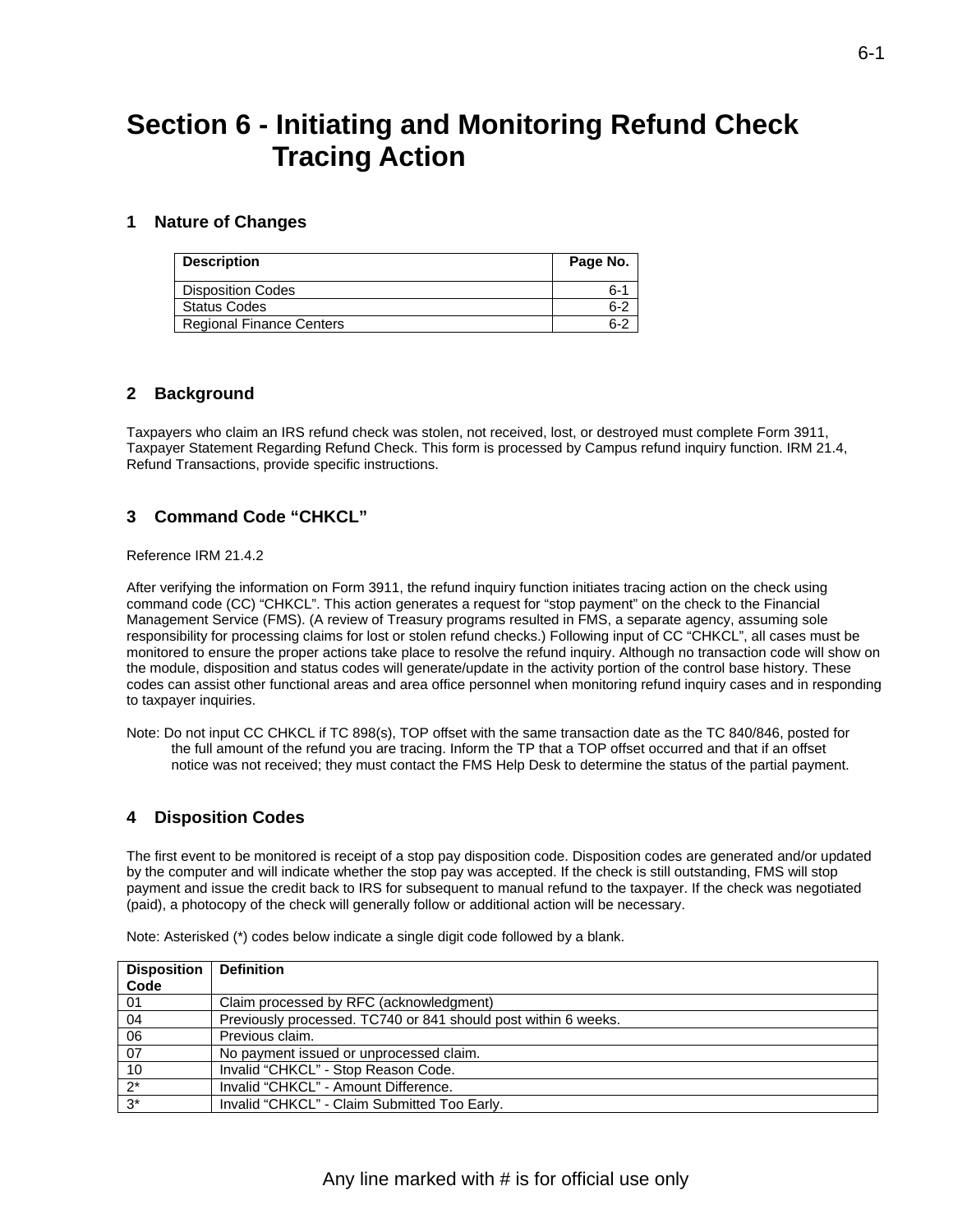| <b>Disposition</b> | <b>Definition</b>                                                                                          |
|--------------------|------------------------------------------------------------------------------------------------------------|
| Code               |                                                                                                            |
| $4^*$              | Duplicate claim submitted.                                                                                 |
| $5*$               | Invalid direct deposit information submitted.                                                              |
| $6*$               | Duplicate check issued.                                                                                    |
| $7^*$              | Photocopy request processed by RFC on date shown.                                                          |
| $9*$               | Direct deposit trace input with Non-receipt code "P" no FMS 150.1 will generate.                           |
| 12                 | Date of event subsequent to date of payment (STOP CODES "E", "T", and "U" only).                           |
| 13                 | PAID - DCC reclamation no photocopy                                                                        |
| 22                 | Insufficient agency information.                                                                           |
| 70                 | TOP Offset - initial disposition code indicating that a TOP offset was associated with the particular      |
|                    | refund. Subsequent disposition code to follow.                                                             |
| 71                 | TOP Full Refund Offset - Indicates that the particular refund was offset in full.                          |
| 72                 | TOP Partial Refund Offset - indicates that the particular refund was partially offset. The amount that was |
|                    | offset will appear in the secondary amount field. FMS will determine the status of the partial payment.    |

## **5 Status Codes**

 Status codes are generated by computer based on information from the Financial Management Service. Rarely are they input manually by refund inquiry employees using CC ACTON. This enables them to act on cases needing follow-up action by utilizing IDRS Aged Case Listings. Once the disposition code is available, the case is monitored for status update. The "action required", shown below, is for refund inquiry purposes only. The timeframe for each is the average number of days which will elapse before the action is complete. These codes and explanations are not all-inclusive and are only briefly explained. Complete explanations are available in IRM 21.4.2-3.

| <b>Status</b>   | <b>Explanation/Action Required</b>                                                                    | <b>Days</b>              |
|-----------------|-------------------------------------------------------------------------------------------------------|--------------------------|
| Code            |                                                                                                       | <b>Timeframe</b>         |
| 11              | Check paid-photocopy and claim to follow/monitor for package.                                         | 30                       |
| 14              | Check paid-photocopy to follow/monitor for copy.                                                      | 30                       |
| 15              | Check paid-certified photocopy to follow/monitor for copy.                                            | 30                       |
| 16              | Check paid-status only requested/deny claim.                                                          | $\overline{\phantom{0}}$ |
| 17              | Check paid-photocopy and claim to follow/monitor for package.                                         | 30                       |
| 18              | Check paid-claim submitted after limited payability cutoff date for check claim to follow/monitor for |                          |
|                 | package.                                                                                              |                          |
| 20              | Payment declined - due to alteration of check-photocopy and claim to follow/monitor for package.      | 30                       |
| $\overline{24}$ | Rejected-RFC to correct/monitor-reinput after 30 days                                                 | 30                       |
| 25              | Check paid-no further information available-modified claim form to taxpayer/deny claim.               | $\overline{\phantom{0}}$ |
| 26              | Limited payability-mass cancellation (check negotiation attempted after 6 months of issue)/allow      |                          |
|                 | claim.                                                                                                |                          |
| 27              | Previously processed as Limited Payability Check Cancellation and refund credit (TC 740) was          |                          |
|                 | returned by the Regional Finance Center.                                                              |                          |
| 31              | Check outstanding. Regional Finance Center will issue recertified check.                              |                          |
| 32              | Check outstanding-cancelled credit will be returned to IRS via magnetic tape to MCC/monitor for       | 30                       |
|                 | TC841/740.                                                                                            |                          |
| 33              | Check outstanding-third party photocopy request/allow claim.                                          |                          |
| 34              | Check outstanding-status only requested/allow claim.                                                  | —                        |
| 51              | Rejected-previous claim resulted in issuance of substitute check/reinput code "J".                    | 21                       |
| 52              | Rejected-unacceptable use of stop reason code/reinput or contact User Support function.               | 21                       |
| 53              | Rejected-duplicate stop/Prepare FMS 3864                                                              |                          |
| 56              | Rejected-stop reason code "J" used and no substitute check was issued/contact FMS.                    | 21                       |
| 65              | Replacement check issued as a result of non-receipt of claim and original check subsequently          | 21                       |
|                 | cashed. Non-receipt code other than "E/ See" IRM 21.4.                                                |                          |
| 90              | Payment referred to FMS department (DCC)/contact FMS.                                                 |                          |

## **6 Regional Finance Centers**

| <b>Financial Center</b> | Check Symbols & Campus Served<br>Office No. |  |
|-------------------------|---------------------------------------------|--|
|-------------------------|---------------------------------------------|--|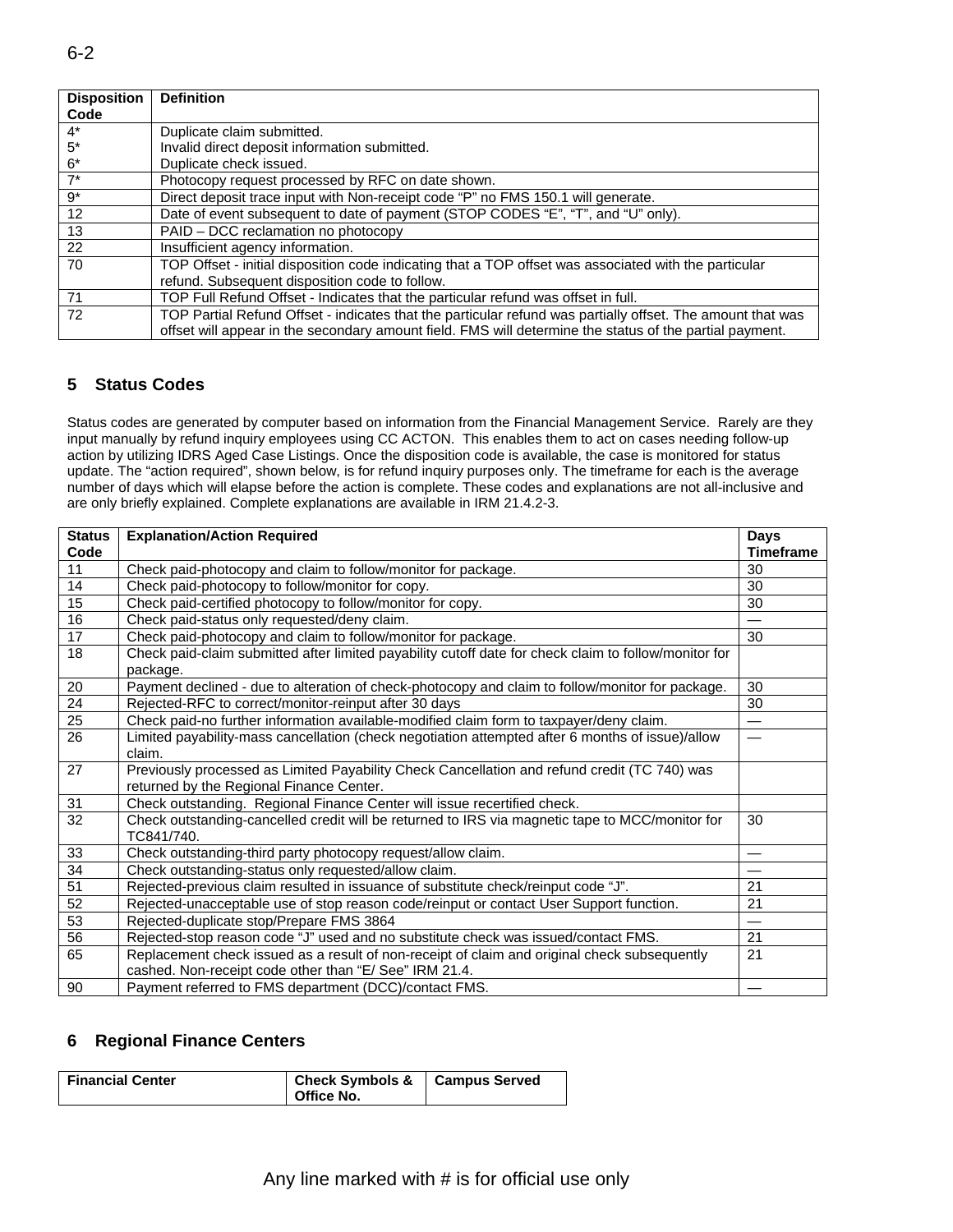| <b>Financial Center</b>      | <b>Check Symbols &amp;</b> | <b>Campus Served</b> |
|------------------------------|----------------------------|----------------------|
|                              | Office No.                 |                      |
| Austin                       | 2200-2219                  | Austin               |
| P.O. Box 149058              | 220                        |                      |
| Austin, TX 78714-9058        |                            |                      |
| Birmingham                   | 3490-3529                  | Atlanta              |
| P.O. Box 2451                | 349                        | Memphis              |
| Birmingham, AL 35021-2451    |                            |                      |
| Chicago                      | 2088                       | Cincinnati           |
| P.O. Box 8670                | 307                        | Kansas City          |
| Chicago, IL 60680-8670       |                            |                      |
| Kansas City                  | 3085                       | <b>Kansas City</b>   |
| P.O. Box 3329                | 3109                       |                      |
| Kansas City, KS 66103-0329   | 310                        |                      |
| Philadelphia RFC             | 3030-3069                  | Andover              |
| PO Box 51313                 | 303                        | <b>Brookhaven</b>    |
| Philadelphia, PA 19115       |                            | Philadelphia         |
| San Francisco                | 3120-3129                  | Ogden, Fresno        |
| P.O. Box 3858                | 3140-3159                  |                      |
| San Francisco, CA 94119-3858 | 312                        |                      |
| Washington                   | 3000-3009                  | A/C International    |
| P.O. Box 2229                | 3011-3019                  | Philadelphia         |
| Washington, DC 20013-2229    | 3021-3029                  |                      |
|                              | 300                        |                      |

#### **7 Initiating and Monitoring Manual Refunds**

It is imperative that initiators closely monitor manual refunds. Duplicate and/or erroneous refunds are caused because initiators failed to monitor accounts weekly to intercept any computer-generated subsequent transactions (e.g., PN TC 846). Offices responsible for causing erroneous refunds will receive feedback from the Center Director.

Procedures for preparing manual refund posting documents appear in IRM 3.17.79, Refund Transactions.

#### **8 Verify Account & Research Outstanding Liabilities**

Research the records of accounts (outstanding balances for which a taxpayer (filing joint or single) may be liable if they filed a joint return in a prior year). Use CC INOLE to check for any cross-reference TIN's. Specific instructions for preparing manual refund documentation appears in IRM 21.4.4, Manual Refunds.

#### **9 Exceptions**

Debit modules must be satisfied prior to issuing refunds except in the following cases:

- Do not transfer money to accounts in installment status 14.
- Do not transfer money to a module containing a freeze condition which would prevent the computer from offsetting, unless you are transferring a misapplied payment (e.g. V-, -V, -Z, etc.).

#### **10 Research Prior to Issuing Manual Refunds**

Research CC IMFOL/BMFOL and TXMOD the day a manual refund is processed to verify that a duplicate refund (TC 846 or PV TC 840) will not be issued. CC IMFOL indicates the Campus where the account is being monitored. Universal IDRS can be researched to verify that a refund is not also being issued by another Campus.